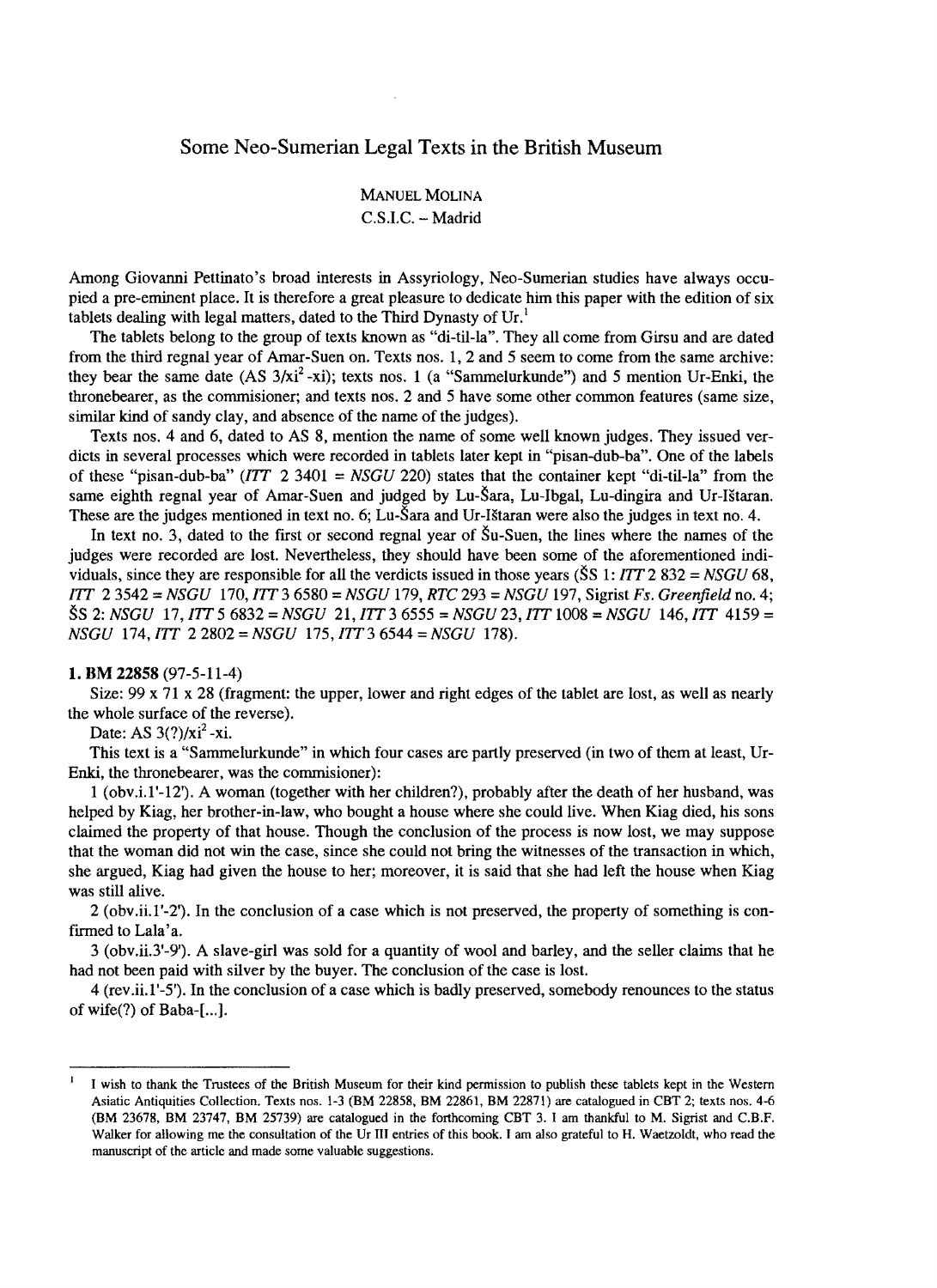|   | obv.i Beginning of the column destroyed.                                                         |                                                               |
|---|--------------------------------------------------------------------------------------------------|---------------------------------------------------------------|
|   | i.1' $\int e^{2\pi}$ sa <sub>10</sub> -a                                                         | (To) the house (?) he had bought                              |
|   | i.2' $[K]$ i-ág ì-lah <sub>5</sub> (DU.//DU)-a                                                   | Kiag brought them (the wife of Ur-Suen and her<br>children?). |
|   | i.3' dam Ur- $\mathrm{``Suen\,}$ // šeš-a-na                                                     | To the wife of his brother Ur-Suen,                           |
|   | i.4' ì-in-tuš-àm                                                                                 | who was living there,                                         |
|   | i.5' dumu Ki-ág-ke <sub>4</sub> -ne                                                              | the sons of Kiag                                              |
|   | i.6' é-gu <sub>10</sub> è-ba-//ra in-na-an-eš                                                    | told: "leave my house!"                                       |
|   | i.7' dam $\text{Ur}^{\text{T}_d}$ Suen- $\text{Re}_4$                                            | The wife of Ur-Suen                                           |
|   | i.8' Ki-ág-e ma-an-ba // bí-in-du $_{11}$                                                        | declared: "Kiag gave it to me as a present!",                 |
|   | i.9' lú-inim-ma nu-//mu-da-DU                                                                    | (but) she did not bring witnesses.                            |
|   | i.10' Ki-ág ti-la-a                                                                              | "That when Kiag was still alive                               |
|   | i.11' <sup>[6]</sup> -ta íb-ta-//è-a                                                             | she left the house"                                           |
|   | i.12' $[(x)]$ -''x <sup>-1</sup> -a dumu ''x <sup>-1</sup> [x]                                   | [] a the son of $[]$                                          |
|   | Rest of the column destroyed.                                                                    |                                                               |
| ü | Beginning of the column destroyed.                                                               |                                                               |
|   | ii.1' La-la-a $\lceil$ dumu <sup>2</sup> $\lceil$ ] // ba-na-g[i-in]                             | it has been confirmed to Lala'a, the son (?) of               |
|   | ii.2' Ur- ${}^{\circ}$ En-ki [gu-za-lá] // ma[škim](PA.[KAŠ <sub>4</sub> ])                      | Ur-Enki, the thronebearer, was the commisioner.               |
|   | ii.3' ${}^{1}$ Ba-la-la ge[mé] // Dingir-ša <sub>6</sub> -[ga]                                   | Balala, slave-girl of Dingir-šaga,                            |
|   | ii.4' sám-ma-ni 4 [ma-na síg] // 2.0.0 še gur-lu[gal]                                            | her price (is) 4 mana of wool (and) 2 royal gur<br>of barley, |
|   | ii.5' A-ab-ba-a dumu // Maš-tur gúda                                                             | A'abba, the son of Maštur, the g.-priest,                     |
|   | ii.6' in-sa <sub>10</sub>                                                                        | has bought;                                                   |
|   | ii.7' Dingir-ša <sub>6</sub> -ga- $[(a)]$                                                        | Dingir-šaga                                                   |
|   | ii.8' kù-ta nu-s[ $a_{10}$ ] // bí-i[n-du <sub>11</sub> ]                                        | has declared: "(A'abba) did not pay with silver".             |
|   | ii.9' A-ab- $\text{ba-a}^{\dagger}$ []                                                           | $A'abba$ []                                                   |
|   | Rest of the column destroyed.                                                                    |                                                               |
|   | rev.i Column almost completely destroyed (s. copy).                                              |                                                               |
|   | ii Beginning of the column destroyed.                                                            |                                                               |
|   | ii.1' in-[]                                                                                      | $\ddotsc$                                                     |
|   | ii.2' $\lceil x x \rceil$ ]                                                                      |                                                               |
|   | ii.3' $\text{Ri}^{\text{d}}$ "B[a-ba <sub>6</sub> --ta ] // nam- $\text{d}$ am <sup>2-1</sup> [] | to Baba-[], in her status of wife $(?)$ ,                     |
|   | $ii.4'$ túg in-[ùr]                                                                              | she renounced.                                                |
|   | ii.5' Ur- ${}^{d}$ En-ki <sup>7</sup> g[u-za-lá] // maškim                                       | Ur-Enki, the thronebearer, was the commisioner.               |
|   | ii.6' [iti di]ri še-s[ag <sub>11</sub> ]-ku <sub>5</sub> $\hat{u}$ <sup>7</sup> //               | Month $xi^2$ and                                              |
|   | [it]i še-s[ag <sub>11</sub> -k] $u_5$                                                            | month xi.                                                     |
|   | ii.7' [mu gu-za <sup>d</sup> E]n-l[íl-lá // ba-dím] (?)                                          | AS $3^2$ .                                                    |

obv.ii.2', rev.ii.5': the restoration of these lines is made on the basis of text no. 5 (BM 23747), where Ur-<sup>d</sup>En-ki gu-za-lá is the maškim of the process. For the role of the maškim in judicial procedures, see B. Lafont, "Serments politiques et serments judiciaires à l'époque sumérienne: quelques données nouvelles", in S. Lafont (ed.), Jurer et maudire, Paris-Montréal 1996, pp. 43-47.

obv.ii.4': cf. NSGU 170:2, where the price for a slave-girl is 1.4.0 še gur 4 ma-na síg.

rev.ii.4': for the verbal form túg in-ùr employed with the ablative ki-PN-ta, see A. Falkenstein, NSGU 2, p. 294; M. Malul, Studies in Mesopotamian Legal Symbolism, AOAT 221 (1988), pp. 339-341.

#### 2. BM 22861 (97-5-11-7)

Size: 83 x 50 x 27.

Date: AS  $3/xi^2 - xi$ .

The text deals with a slave-girl who had been sold by her mother and her brother, probably for debts. Later on, her mother and her sisters tried to buy her freedom. Nevertheless, the slave-girl was adjudged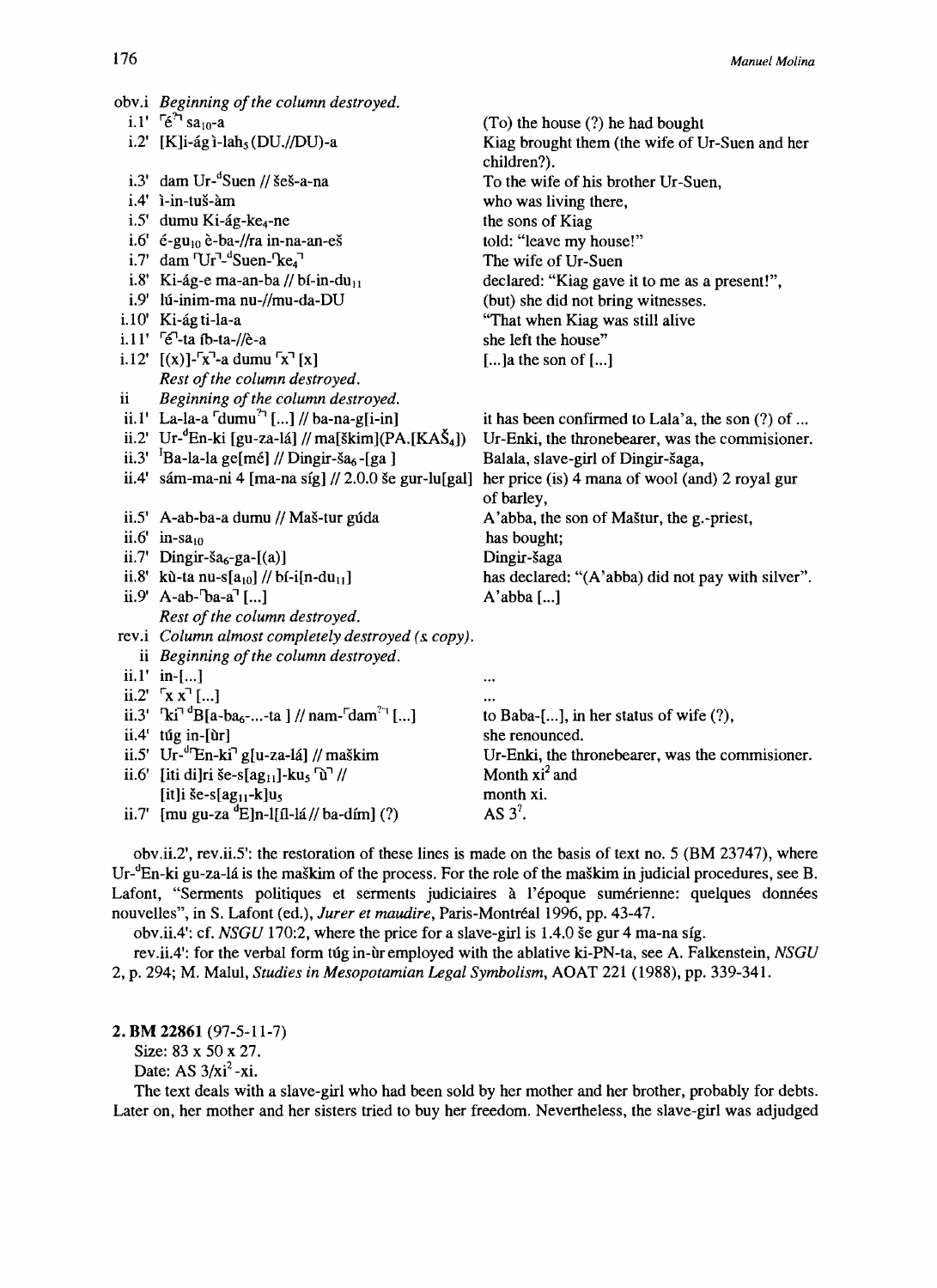to Ur-guena, the claimant and legal owner, since there was no authorization of the king for the redemption. A similar case can be found in NSGU 71.

|     | oby. <i>Beginning destroyed</i> (3-4 lines).                        | [Concluded case:  The girl []ša-inzu]                |
|-----|---------------------------------------------------------------------|------------------------------------------------------|
|     | $1'$ [Ur-gú]-en-[na] $\sqrt{X}X$                                    | $Ur$ -guena                                          |
|     | 2' [] $\lceil x x \rceil$ -[]                                       | [for the price of ]                                  |
|     | 3' <sup>"</sup> Géme-ga <sup>"</sup> -ši[m ama-ni]- <sup>"se"</sup> | from [her mother ] Geme-gašim                        |
|     | $4'$ ù Ur- $4\sqrt{5}$ ára <sup>1</sup> Ses <sup>-1</sup> -fal-na   | and from her brother Ur-Šara                         |
|     | 5' in-ši-[s] $a_{10}$                                               | has bought.                                          |
|     | $6'$ $G$ éme-ga <sup><math>-</math></sup> šim ama-ni                | Her mother Geme-gašim,                               |
|     | $7'$ ù nin <sub>9</sub> -a-ne-ne                                    | and her sisters                                      |
|     | $8'$ $\int$ ga <sup>-1</sup> -an-du <sub>s</sub> bi-eš              | have declared: "I shall redeem her!".                |
| 9'  | $di$ -ku <sub>s</sub> -re-ne                                        | (But) the judges                                     |
| 10' | sag sa <sub>10</sub> -a nu-du <sub>8</sub> - $a^7$ // inim lugal    | that the purchased slave has not been released,      |
|     |                                                                     | (and) that the royal decree                          |
|     | rev. 1 $[nu-šub-ba in-gi-né-eš(?)]$                                 | [has not been handed down, they have confirmed (?)]. |
|     | 2 []- $\frac{3a_6}{2}$ -in- $\frac{5a_1}{2}$ // nam-géme-šè         | (Then) [] sa-inzu, in the status of slave-girl,      |
|     | 3 Ur-gú-en-na-ra // ba-na-gi-in                                     | to Ur-guena has been confirmed.                      |
| 4   | $Ba-ba-gu_{10}$ maškim                                              | Babagu was the commisioner.                          |
|     | Blank space.                                                        |                                                      |
|     | 5 [it]i diri še-sag <sub>11</sub> -ku <sub>5</sub>                  | Month $xi^2$                                         |
|     | 6 $\hat{u}$ iti še-sag <sub>11</sub> -ku <sub>5</sub>               | and month xi.                                        |
| 7.  | $[m]$ u gu-za "En-líl-l[á // ba-dím]                                | AS 3.                                                |

obv.8': a similar construction, where the declarative verb is in plural but the cohortative form is to be understood as singular, is found in  $ITT$  2 3547:11 (= NSGU 169:11, commented by P. Michalowski, "Sumerian as an Ergative Language. I", JCS 32 [1980] 98): lú-inim-ma-bi ga-mu-DU bí-in-eš. Following P. Attinger (Eléments de linguistique sumérienne, Göttingen 1993, p. 386), the form bí-eš is attested in MVN 5 262:5.

obv.10': for inim-lugal--šub "to issue the king's decree", see A. Falkenstein, NSGU 1, p. 90; P. Steinkeller, Sale Documents, pp. 99-100.

### 3. BM 22871 (97-5-11-17)

Size:  $89 \times 51 \times 26$  (fragment: 2-3 cm of the tablet lost). Date:  $\tilde{S}S$  1 or 2.

The text records the verdict of a case with a long history. It begins when, being governor Nanna-zišagal, Ur-šaga was defeated in a process for the property of a store against the heirs of GIŠGAL-di. Uršaga raised a new claim when the next governor, Šarakam, was in charge, but he was again defeated. Under the new governor (the text dates to  $SS 1$  or 2, when Aradmu was governor of Girsu), it is Ur-Baba, Ur-šaga's son, the responsible for a new claim against Lu-nammah, who had bought the estate from the descendants of GIŠGAL-di. Just like his father before, Ur-Baba is now defeated in the process.

|    | obv. Beginning destroyed (4-5 lines).              | [Concluded case: "a store (gá-nun) (for the price of )]                                                                                     |
|----|----------------------------------------------------|---------------------------------------------------------------------------------------------------------------------------------------------|
|    | $1'$ GIŠGAL-[di-šè]                                | from GIŠGAL-di                                                                                                                              |
|    | 2' in-ši-s[ $a_{10}$ -a bí-du <sub>11</sub> (-ga)] | I bought", (Ur-šaga) declared;                                                                                                              |
|    | $3'$ Ur-ša <sub>6</sub> -ga-[a]                    | Ur-šaga                                                                                                                                     |
|    |                                                    | 4' dub gá-nun sa <sub>10</sub> -a- <sup>1</sup> bi <sup>-1</sup> nu-mu-//da-DU-a could not bring the receipt for the purchase of the store; |
|    | 5' ì-bí-la GIŠGAL-di-da-ke4-ne                     | (the store) to the heirs of GIŠGAL-di                                                                                                       |
| 6' | ba-ne-a-sum-ma                                     | was given:                                                                                                                                  |
|    | $7'$ Ša <sub>6</sub> -da maškim                    | Šada was the commissioner (in the first process),                                                                                           |
|    | 8' di-til-la "Nanna-zi-šà-gál // énsi-ka           | (and it was) a concluded case of Nanna-zišagal, the                                                                                         |
|    |                                                    | governor.                                                                                                                                   |
|    | $Ur$ -ša <sub>6</sub> -ga                          | Ur-šaga                                                                                                                                     |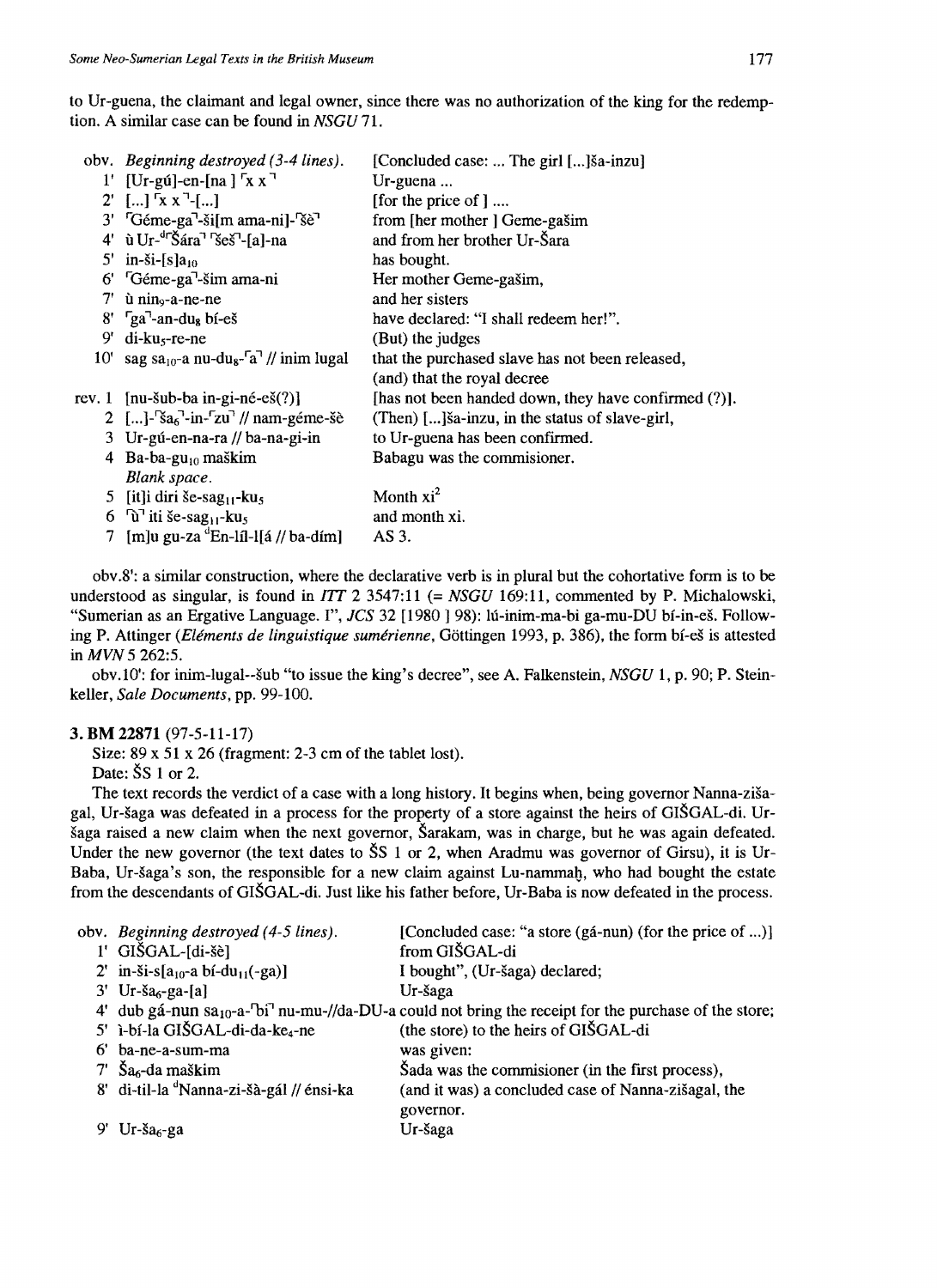|     | 10' di-da ba-a-gi <sub>4</sub> -a                                                                                                                    | went back on the process,                               |
|-----|------------------------------------------------------------------------------------------------------------------------------------------------------|---------------------------------------------------------|
| 11' | di gá-nun-ka                                                                                                                                         | (but) in the case of the store                          |
|     | $12'$ ba-an-tak <sub>4</sub> -a                                                                                                                      | he was (again) defeated,                                |
|     | 13' ì-bí-la GIŠGAL-di-da-//ke <sub>4</sub> -ne                                                                                                       | (and the store) to the heirs of GISGAL-di               |
|     | rev. 1 ba-ne- <sup>r</sup> a <sup>-</sup> -gi-na                                                                                                     | was confirmed:                                          |
|     | 2 $\Im$ a <sub>6</sub> -da <sup>1</sup> maškim                                                                                                       | Sada was the commissioner (in the second process),      |
|     | 3 di-til- <sup>n</sup> a <sup>1 rd</sup> Šára-kam <sup>1</sup> énsi-ka                                                                               | (and it was) a concluded case of Šarakam, the governor. |
|     | 4 <sup>c</sup> é gá <sup>-</sup> -nun $[A_2/Da^T$ -na-AŠ-da Ur-//                                                                                    | The estate of the store , in which Ur-šaga              |
|     | $\int$ sa <sub>6</sub> -ga <sup>-</sup> -a <sup>giš</sup> kiri <sub>6</sub> <sup>-</sup> ba-gub-ba                                                   | had planted an orchard,                                 |
|     | 5 Lú-nám- $\lceil$ mah <sup>1</sup> dumu $\lceil \text{Ur}_3 \rceil$ -re-ba-du <sub>7</sub> -//                                                      | Lu-nammah, the son of Ure-badu,                         |
|     | $\text{Re}_4$                                                                                                                                        |                                                         |
|     | 6 i-bí-la dumu GIŠGAL-di-da-//ke <sub>4</sub> -ne                                                                                                    | from the heirs of the son of GISGAL-di,                 |
|     | 7 $\text{Da-ne}$ <sup>-</sup> -a-ši- $\text{Sa}_{10}$ <sup>-1</sup>                                                                                  | has bought.                                             |
|     | 8 Ur- ${}^d$ Ba- ${}^b$ ba <sub>6</sub> <sup><math>\top</math></sup> dumu <sup><math>\top</math></sup> Ur-ša <sub>6</sub> ${}^1$ -ga-ke <sub>4</sub> | Ur-Baba, the son of Ur-šaga,                            |
| 9.  | "Lú-nám-mah-ra"                                                                                                                                      | against Lu-nammah                                       |
|     | 10 inim in-ni- $g^2$ gar <sup>ar</sup>                                                                                                               | has raised a claim,                                     |
|     | $11$ $\text{Ur}$ <sup>-d</sup> Ba-ba <sub>6</sub> <sup>-1</sup> di-da <sup>-1</sup> ba-an- <sup>r</sup> tak <sub>4</sub> <sup>-1</sup>               | (but) Ur-Baba has been defeated in the process.         |
|     | Rest destroyed (4-5 lines).                                                                                                                          | [Award of the estate on behalf of Lu-nammah.            |
|     |                                                                                                                                                      | Commisioner and judges.]                                |
|     | ed. [mu $(is-sa)^d$ ] $\tilde{S}u^{-d}$ [ <i>Suen</i> <sup>7</sup> lugal]                                                                            | $\textcolor{blue}{\mathsf{SS}}$ 1 or 2.                 |
|     |                                                                                                                                                      |                                                         |

obv.5': for the PN GISGAL-di.d, see A. Falkenstein, *NSGU* 1, p. 36 n. 2. rev.4: I can not give an interpretation for  $\sqrt{\frac{A_2}{Da}}$ -na-AŠ-da (PN/GN?).

#### **4. BM** 23678 (98-2-15-60)

Size: 128 x 57 x30.

Date: AS 8/iv.

This text, though badly damaged in its obverse, offers some interesting details about a process conceming slavery for debts. It deals with a woman called Darnqat who was sold to Ur-nim in debt servitude. After twenty years of being in service, and probably after her father's (named Nūr-[...]?) death, she tried to get released in a process undertaken together with her brother. Damqat claimed that the silver which was intended to pay the debts for her freedom, and which actually belonged to her father, had been received, but spent by her mother (who is said to be free from obligations for debts). Darnqat asked the collectors of debts of her father to swear and support her version. They in fact took the oath but it did not help Darnqat since she was confrrrned as rnaidservant to Ur-nim, and her brother renounced to raise any further claims.

|                             | Concluded case:                                                                                                                                                                                                                                                                                                                                                                                                                                                                                                                                                                                                                                                         |
|-----------------------------|-------------------------------------------------------------------------------------------------------------------------------------------------------------------------------------------------------------------------------------------------------------------------------------------------------------------------------------------------------------------------------------------------------------------------------------------------------------------------------------------------------------------------------------------------------------------------------------------------------------------------------------------------------------------------|
|                             | Damqat [];                                                                                                                                                                                                                                                                                                                                                                                                                                                                                                                                                                                                                                                              |
|                             | $500$ (sila) of barley from $[\dots]$ ,                                                                                                                                                                                                                                                                                                                                                                                                                                                                                                                                                                                                                                 |
|                             | 500 (sila of barley) from [],                                                                                                                                                                                                                                                                                                                                                                                                                                                                                                                                                                                                                                           |
|                             | 380 (sila of barley) from $[\dots]$ ;                                                                                                                                                                                                                                                                                                                                                                                                                                                                                                                                                                                                                                   |
|                             | total 1380 (sila) [of barley according to the royal gur]                                                                                                                                                                                                                                                                                                                                                                                                                                                                                                                                                                                                                |
| mu-//bi $\sqrt{r}$ [i]b-gar | the year [] he deposited.                                                                                                                                                                                                                                                                                                                                                                                                                                                                                                                                                                                                                                               |
|                             | From $\ldots$                                                                                                                                                                                                                                                                                                                                                                                                                                                                                                                                                                                                                                                           |
|                             | Nūr-                                                                                                                                                                                                                                                                                                                                                                                                                                                                                                                                                                                                                                                                    |
|                             | After (the death of) Nür-[]                                                                                                                                                                                                                                                                                                                                                                                                                                                                                                                                                                                                                                             |
|                             | $PN_1, $                                                                                                                                                                                                                                                                                                                                                                                                                                                                                                                                                                                                                                                                |
|                             | who were the $[\dots]$ ,                                                                                                                                                                                                                                                                                                                                                                                                                                                                                                                                                                                                                                                |
|                             |                                                                                                                                                                                                                                                                                                                                                                                                                                                                                                                                                                                                                                                                         |
|                             |                                                                                                                                                                                                                                                                                                                                                                                                                                                                                                                                                                                                                                                                         |
|                             |                                                                                                                                                                                                                                                                                                                                                                                                                                                                                                                                                                                                                                                                         |
|                             | 1.14                                                                                                                                                                                                                                                                                                                                                                                                                                                                                                                                                                                                                                                                    |
|                             | obv.1 $\lceil \cdot d \rceil$ -til-[la ]<br>2 $^{1}$ <i>Dam-q</i> [ <i>á-at</i> ] // [] $^{r}x^{7}$<br>3 1.3.2 se [] $x^{-1}$ -ta<br>4 1.3.2 [-t]a<br>5 1.1.2 [-t]a<br>6 $\sin \pi i$ 4.3. [0 se gur-lugal (?)]<br>7 ki $\lceil x \rceil$ [] $\lceil x \rceil$<br>8 $Nu$ - <i>úr</i> - <sup><math>\lceil x \rceil</math> [] <math>\lceil x \rceil</math></sup><br>9 mur <sub>7</sub> $Nu - u[r -  - ta]$<br>10 $\text{Sa}_6$ - $\text{'a}^T$ [] $\text{a}^T$ HI<br>$11 \text{ lú-}$ []-me<br>12 IGI $\lceil x \rceil$ [] $\lceil x \rceil$ $\lceil \arcsin x \rceil$ a // nu [] $\lceil x \rceil$<br>13 m[u ] $x^7-ba$<br>$14$ []-se<br>$15$ []- $\text{Ra}^{\text{T}}$ |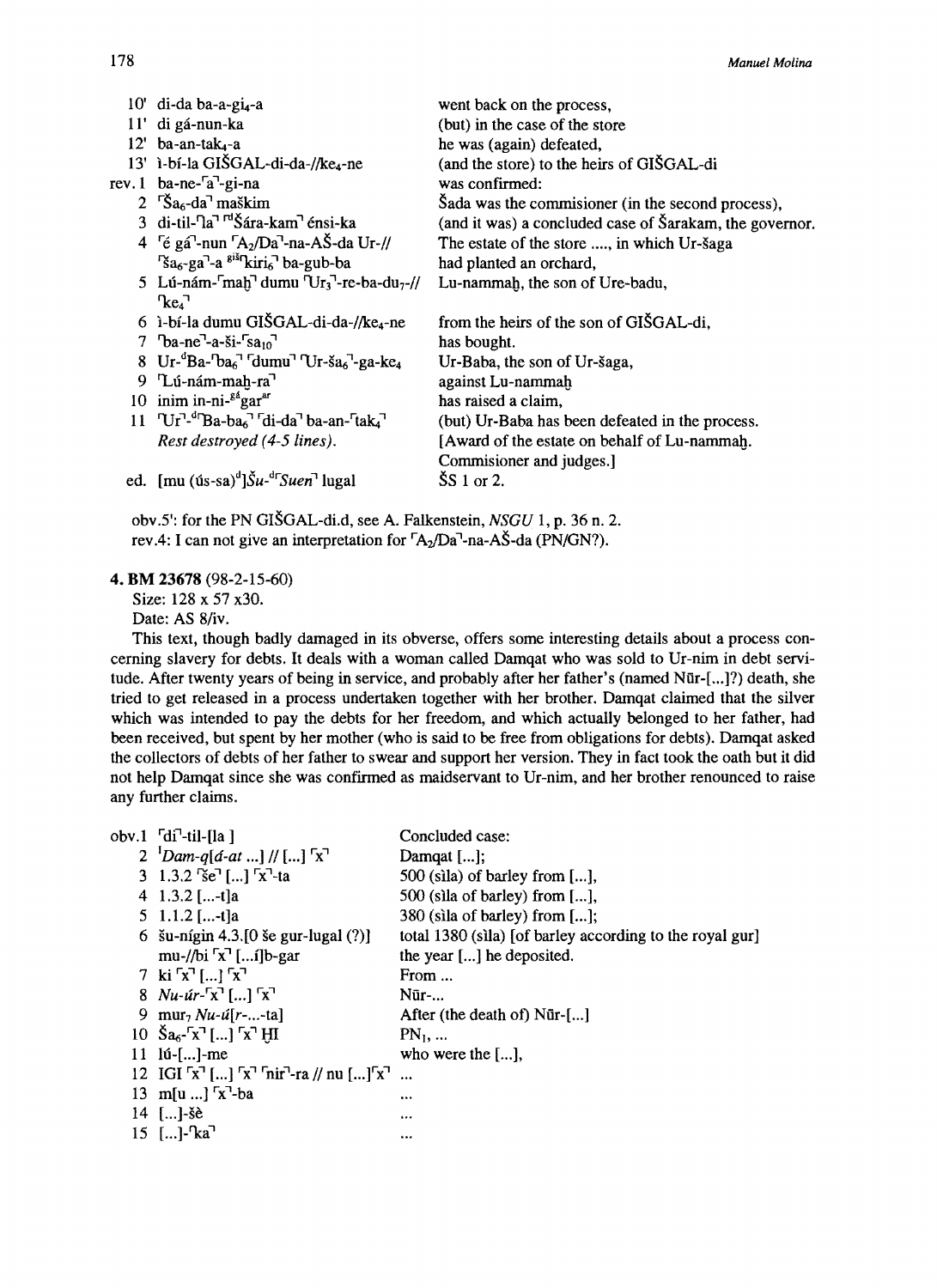|      | $16$ []                                                               |                                                           |
|------|-----------------------------------------------------------------------|-----------------------------------------------------------|
|      | $17$ [] $x^7$                                                         |                                                           |
|      | $18$ [] $x^7$                                                         |                                                           |
|      | 1 or 2 lines lost.                                                    |                                                           |
|      | rev.1 $\text{r}^2$ -bi-x <sup>-1</sup> []-//ni-ke <sub>4</sub> -ne [] | []                                                        |
|      | 2 mu Nanna Kar-zi-da //                                               | From the year in which Nanna was brought to               |
|      | é-a-na ba-an-ku <sub>4</sub> -ta                                      | his temple $(\check{S} 36)$ ,                             |
|      | 3 Dam-qá-at nam-géme-šè                                               | Damqat, in the status of maidservant,                     |
|      | 4 mu 20-àm Ur-nim-ra in-//                                            | was in service for Ur-nim during 20 years.                |
|      | na-gub-ba-àm                                                          |                                                           |
|      | 5 Dam-qá-at ù KA- <sup>-</sup> la <sup>-1</sup> -a ašgab //           | Damqat and her brother KA-la'a, the                       |
|      | šeš-a-ni di bí- <sup>r</sup> né <sup>-1</sup> -éš                     | leatherworker, undertook a process.                       |
|      | 6 Dam-qá-at-e kù-gu <sub>10</sub> ama-nir-//                          | "It was my mother, free from obligations (for             |
|      | $ra-gu_{10}$ -um                                                      | debts), who my silver                                     |
|      | 7 ba-an-gu <sub>7</sub> bí-du <sub>11</sub>                           | consumed", Damqat declared.                               |
|      | 8 lú-ur <sub>5</sub> -ra ab-ba-gá-ke <sub>4</sub> -ne                 | "May the collectors of debts of my father                 |
| 9.   | níg-tuku ab-ba-gá-šè-àm šu ba-//                                      | swear for me that she (Damqat's mother)                   |
|      | an-ti-a nam-érim-bi 'ha''-ma-//                                       | received (the silver) as property of my father",          |
|      | $ku5$ -e bí-in- $\ulcorner du_{11} \urcorner$                         | (Damqat) declared.                                        |
|      | 10 lú-ur <sub>5</sub> -ra ab-ba-na 3-a- $\overline{b}i$ <sup>-1</sup> | The collectors of debts of her father, the three of them, |
|      | 11 nam-érim-bi in-ku <sub>s</sub> -éš                                 | have taken the oath.                                      |
|      | 12 Dam-qá-at nam-géme-šè                                              | Damqat, in the status of maidservant,                     |
|      | 13 Ur-nim-ra ba-na-gi-né                                              | has been confirmed to Ur-nim.                             |
|      | 14 KA-la-a ašgab-e túg in-ùr                                          | KA-la'a, the leatherworker, renounced all claims.         |
|      | 15 Lu <sub>2</sub> -URUxKAR <sub>2</sub> <sup>ki</sup> dumu           | Lu-URUxKAR, son of Ur-Baba, was the                       |
|      | Ur- <sup>4</sup> Ba-ba <sub>6</sub> maškim                            | commisioner.                                              |
|      | $16$ $\mathrm{L}$ ú- $\mathrm{K}$ ára                                 | Lu-Šara,                                                  |
| 17   | <sup>[1]</sup> Ur- <sup>d</sup> Ištaran                               | (and) Ur-Ištaran                                          |
| 18   | $[d]$ i-ku <sub>s</sub> -bi-me                                        | were the judges.                                          |
| 19   | [it]i šu-numun                                                        | Month iv.                                                 |
| ed.1 | mu en Eriduki-ga ba-a-hun                                             | AS 8.                                                     |
|      | 2 gaba-ri di-til-la-bi [()] // pisan                                  | A copy of this "concluded case" $[(]$ has been            |
|      | $é$ -gal-ka ì-íb-g[ar <sup>?</sup> ]                                  | deposited (?) in a basket (for tablets) of the palace.    |

rev.5: the form di bí-né-és is not attested, to my knowledge, in the Ur III jurídical corpus; cf. only *NSGU* 150:4 (PN<sub>1</sub> PN<sub>2</sub> di bí-in-[eš]).

rev.6: 1 interprete nír as a probable equivalent of *zakú* in its meaning "to become free from specific claims or obligations" (see *CAD*  $Z$  s.v. *zakû*, pp. 25 ss., with lexical references, especially nir-nir = *zuuk-ku-ú MSL* 13, p. 23:185). This word is also found on *l.* 12.

rev.7: for the meaning "to consume, to receive" of gu<sub>7</sub> with kù as object, see P. Steinkeller, *Sale Documents* , p. 25 n. 3; !.J. Gelb - P. Steinkeller - R.M. Whiting, *ELTS,* p. 230.

rev.8: for lú-ur<sub>s</sub>-ra "collector of debts" (not "creditor"), see A.L. Oppenheim, *AOS* 32, p. 142: TT6; H. Steible, *FAOS9/2,* p. 16.

5. **BM** 23747 (98-2-15-129)

Size: 88 x 50 x 26.

Date: AS  $3/xi^2$ -xi.

The tablet, hardly legible on its obverse, deals with the claim of Akala with regard to a gift, namely an estate and two slave-girls, that his father made to Nin-gula (= sister of Akala?). The claim was raised against Lugal-igi-gus (1 can not say which is his relationship with the family of Akala), and after the statement of Akala and the oath of somebody else, the judges granted the possession of the estate and the slave-gírls to the claimant. For texts dealing with cases involving gifts, see *NSGU* 1, pp. 128-129.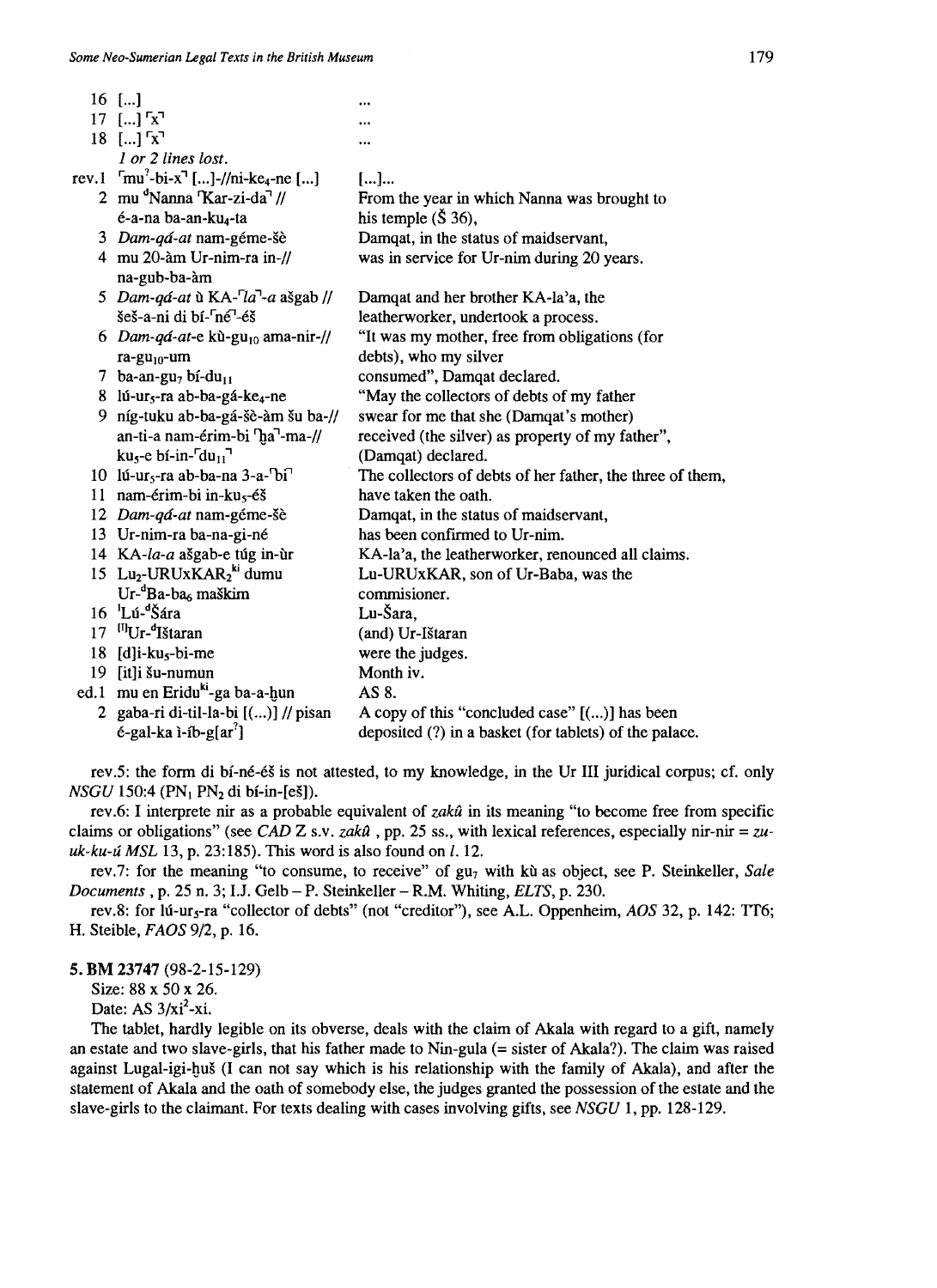| obv.1 di-til-[la]                                                                                                            | Concluded case:                                                      |
|------------------------------------------------------------------------------------------------------------------------------|----------------------------------------------------------------------|
| 2 1 [(+x)] sar $10+7$ <sup>-7</sup> g[in é]                                                                                  | [An estate of] 1 [+?] $1/5$ sar (= ca. 43,2 [+?] m <sup>2</sup> ),   |
| 3 $\text{N}$ in- $\text{S}$ -na <sup><math>\text{S}</math></sup> $\text{S}$ <sup>-</sup> $\text{S}$ <sup>-1</sup> $\text{S}$ | the slave-girl called Nin--na-,                                      |
| 4 $\mathrm{Nin}$ - $\mathrm{r\acute{a}}^2$ -gu <sub>10</sub> <sup>2</sup> dumu-[ni]                                          | (and) her daughter Nin- $\hat{a}^2$ -gu <sub>10</sub> <sup>2</sup> , |
| 5 níg-ba Nin <sub>9</sub> -gu- $[a^T$ -r[a] //                                                                               | Huša delivered as a gift for Nin-gula.                               |
| $Hu$ - $Sa_6$ <sup>-1</sup> -a ì-è- $[a]$                                                                                    |                                                                      |
| 6 A-kal- <sup>n</sup> a <sup>-1</sup> dumu Hu-š $[a_6]$                                                                      | Akala, son of Huša,                                                  |
| 7 Lugal-igi-h[uš sim]ug <sup>7</sup>                                                                                         | raised a claim against Lugal-igi-h[uš, the smilth <sup>7</sup> .     |
| ini[m bí]-//[gar] <sup>ar</sup>                                                                                              |                                                                      |
| $8$ $\text{Ur}$ - $\text{Lama}$ <sup><math>\text{Te}</math></sup> $\text{f}$ ral                                             | To Ur-Lama, the governor,                                            |
| 9 A-kal- $\text{Ta}^T$ in-na <sup>-1</sup> -d[u <sub>11</sub> ]                                                              | (this is what) Akala said.                                           |
| 10 igi $\lceil x \rceil$ - <sup>dr</sup> x x <sup>-1</sup> [] $\lceil x \rceil$                                              | Before                                                               |
| 11 Ur- ${}^{d}rx$ x x x <sup>-1</sup>                                                                                        | Ur                                                                   |
| 12 nam-érim- <sup>r</sup> àm <sup>-1</sup>                                                                                   | swore.                                                               |
| 13 $\acute{e}$ ù sag-2-a-b[i]                                                                                                | The estate and the two slaves                                        |
| 14 A-kal-la ba- <sup>r</sup> na <sup>1</sup> -gi-[in]                                                                        | were confirmed to Akala.                                             |
| 15 Ur- ${}^d$ En-ki gu-za-[lá] ${}^r$ maškim <sup>1</sup>                                                                    | Ur-Enki, the throne bearer, was the commissioner.                    |
| rev. Blank space.                                                                                                            |                                                                      |
|                                                                                                                              |                                                                      |

- 1 iti diri še-sag<sub>11</sub>-ku<sub>s</sub> ù [še]-//sag<sub>11</sub>-[ku<sub>s</sub>] Month xi<sup>2</sup> and month xi.
- $2 \text{ mu gu-za } ^{\alpha}$ En-[líl -lá] // b[a-dím] AS 3.

## 6. BM 25739 (98-2-16-793)

Size: 50 x 49 x 21 (fragment: over half of the tablet lost).

Date: AS 8/xi.

The text records a verdict concerning 1ands which were property of the governor and had been granted to Lu-Baba. Probably after his death and the claim of somebody whose name and reasons are not preserved, the field was confirmed to the wife of Lu-Baba.

| obv.1 di-til-la                                                                                          | Concluded case:                                             |
|----------------------------------------------------------------------------------------------------------|-------------------------------------------------------------|
| 2 60+7 sar ù i <sub>7</sub> -da // gú <sup>d</sup> Ba-ba <sub>6</sub> -hé-gál                            | $67$ sar (stretch of) the levee(?) of the canal, (which is  |
|                                                                                                          | located) on the bank of the Baba-hegal(-canal),             |
| 3 igi gir <sub>4</sub> 1 (bùr) 4 (iku) zag á //                                                          | (and the land located) in front of the oven $(s)$ , (with a |
| Gír-su <sup>ki</sup> -bi                                                                                 | stretch of) 1 bùr and 4 iku, beside the limits of Girsu,    |
| 4 níg-gál-la énsi-ka                                                                                     | was property of the governor.                               |
| 5 sukkal-mah-e                                                                                           | The 'grand vizier'                                          |
| 6 $\text{Li}^{-d}\text{Ba-ba}_6$ <sup><math>\text{T}</math></sup> dumu <sup><math>\text{Tx}</math></sup> | to Lu-Baba, son of                                          |
| Rest destroyed (over half of the tablet).                                                                |                                                             |
| rev. Beginning destroyed.                                                                                |                                                             |
| $1'$ [nam-érim-bi] [i-ku <sub>s</sub> ]                                                                  | (he) took the oath.                                         |
| 2' a-šà- $\overline{b}$ i <sup>3</sup> Géme- <sup>rd</sup> Ba-ba <sub>6</sub> <sup>3</sup> dam //        | To Geme-Baba, the wife of Lu-Baba the                       |
| Lú- ${}^{\text{d}}$ Ba-ba <sub>6</sub> ${}^{\text{r}}$ nar <sup>7</sup> -ra                              | singer, this field                                          |
| $3'$ b[a-n]a-gi- $n\acute{e}$ <sup>1</sup>                                                               | he confirmes.                                               |
| 4' U[r- <sup>d</sup> ] Ištaran maškim                                                                    | Ur-Ištaran was the commissoner.                             |
| 5' Blank line.                                                                                           |                                                             |
| $6'$ $^1$ Lú- $^4$ $^7$ $\widetilde{\text{S}}$ ára $^7$                                                  | Lu-Šara,                                                    |
| $7'$ $^1$ Lú-Ib-gal                                                                                      | Lu-Ibgal,                                                   |
| $8'$ Lú-dingir-ra                                                                                        | Lu-dingira                                                  |
| $9'$ $\rm{^1Ur}$ -'Ištaran                                                                               | (and) Ur-Ištaran                                            |
| $10'$ di-ku <sub>5</sub> -bi-me                                                                          | were de judges.                                             |
| 11' Ur- <sup>a</sup> Nanše di-ku <sub>s</sub> é <sup>a</sup> Nanna //                                    | Ur-Nanše, judge of the temple of Nanna,                     |
| di-ba in-gub-àm                                                                                          | was present at this process.                                |
| ed. iti še-sag <sub>11</sub> -ku <sub>5</sub> mu en E[ridu <sup>ki</sup> (ba-hun)] Month xi. AS 8.       |                                                             |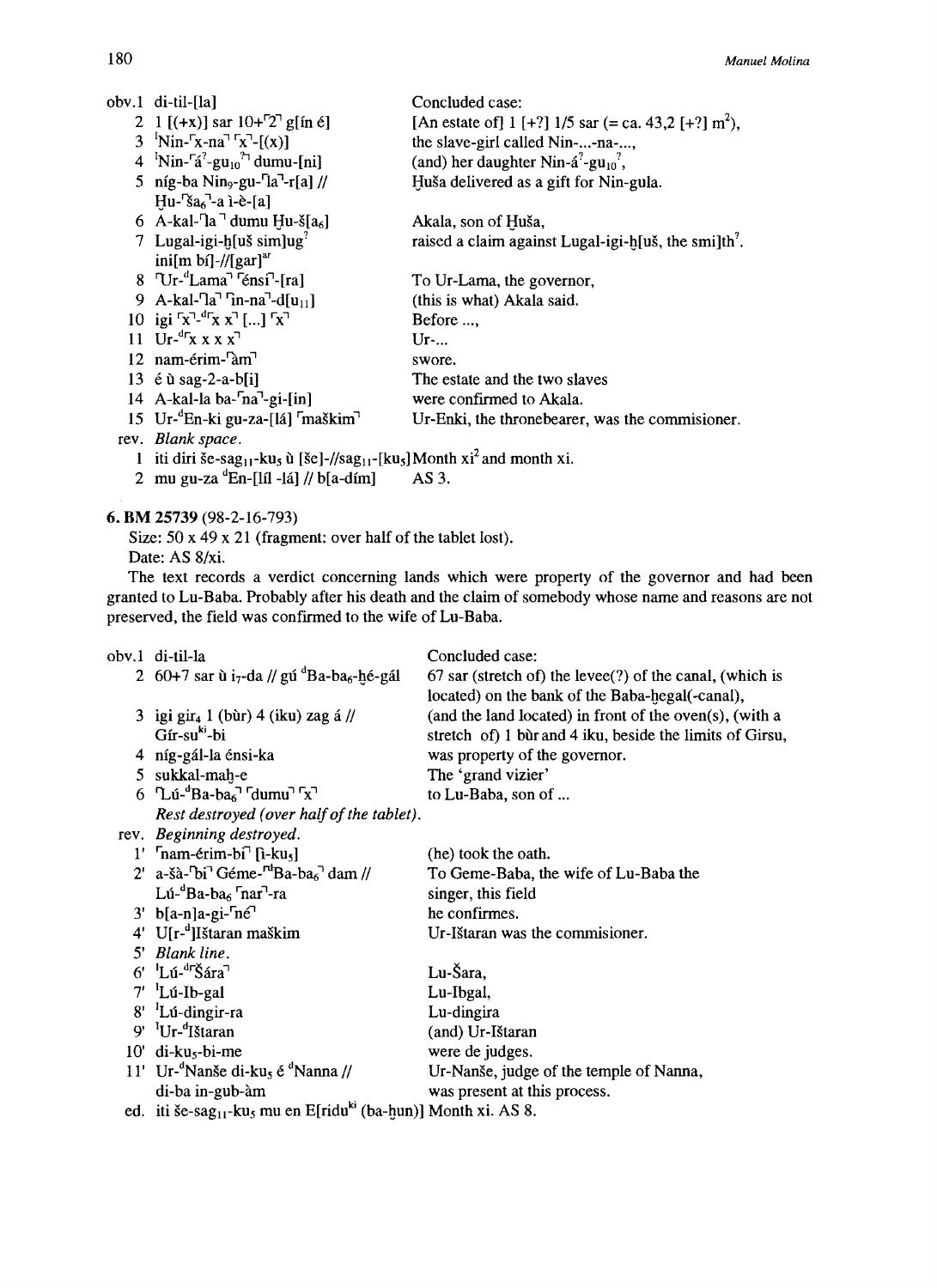obv.2: for the canal <sup>d</sup>Ba-ba<sub>6</sub>-hé-gál, see *RGTC* 2, p. 257. About the term ù, see M. Civil, *Farmer's Instructions, pp. 131-132, who concludes that "the u* would thus be high ground, perhaps old levees or even an island, near the river or canal banks".

obv.3: for gir<sub>4</sub> in Girsu, see A. Falkenstein, *AnOr* 30, p. 136 (about the gir<sub>4</sub>-mah of the Eninnu), and n. 2 (about gir<sub>4</sub> in general).

rev.11': Ur-dNanse di-kus é-dNanna is al so mentioned (Ur-dNanse! (AB» in *lIT* 5 6707:12 (= *NSGU*  123; see *NSGU* 1, p. 45).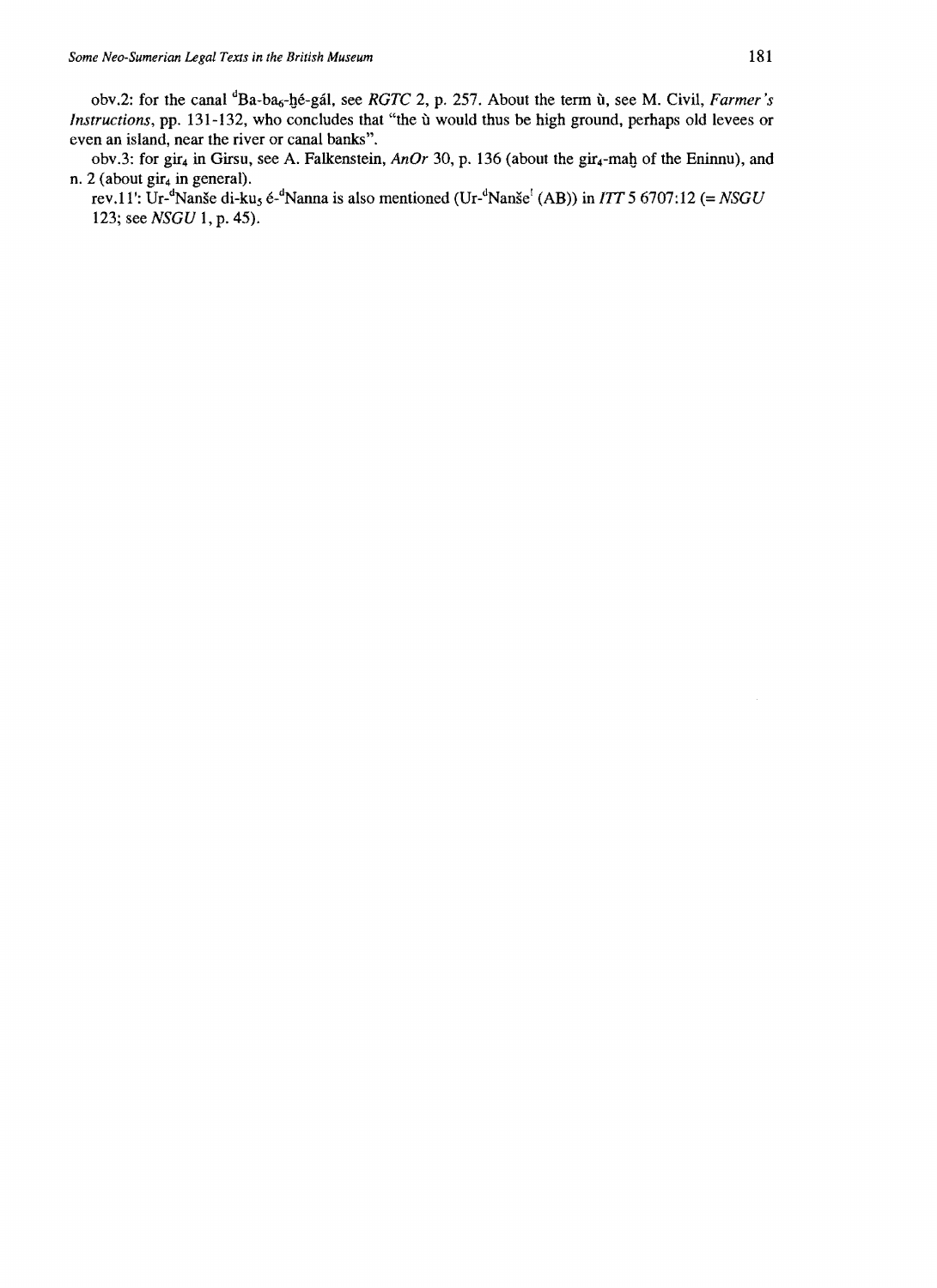$\mathbf i$ 



2. BM 22861  $(97-5-11-7)$ 



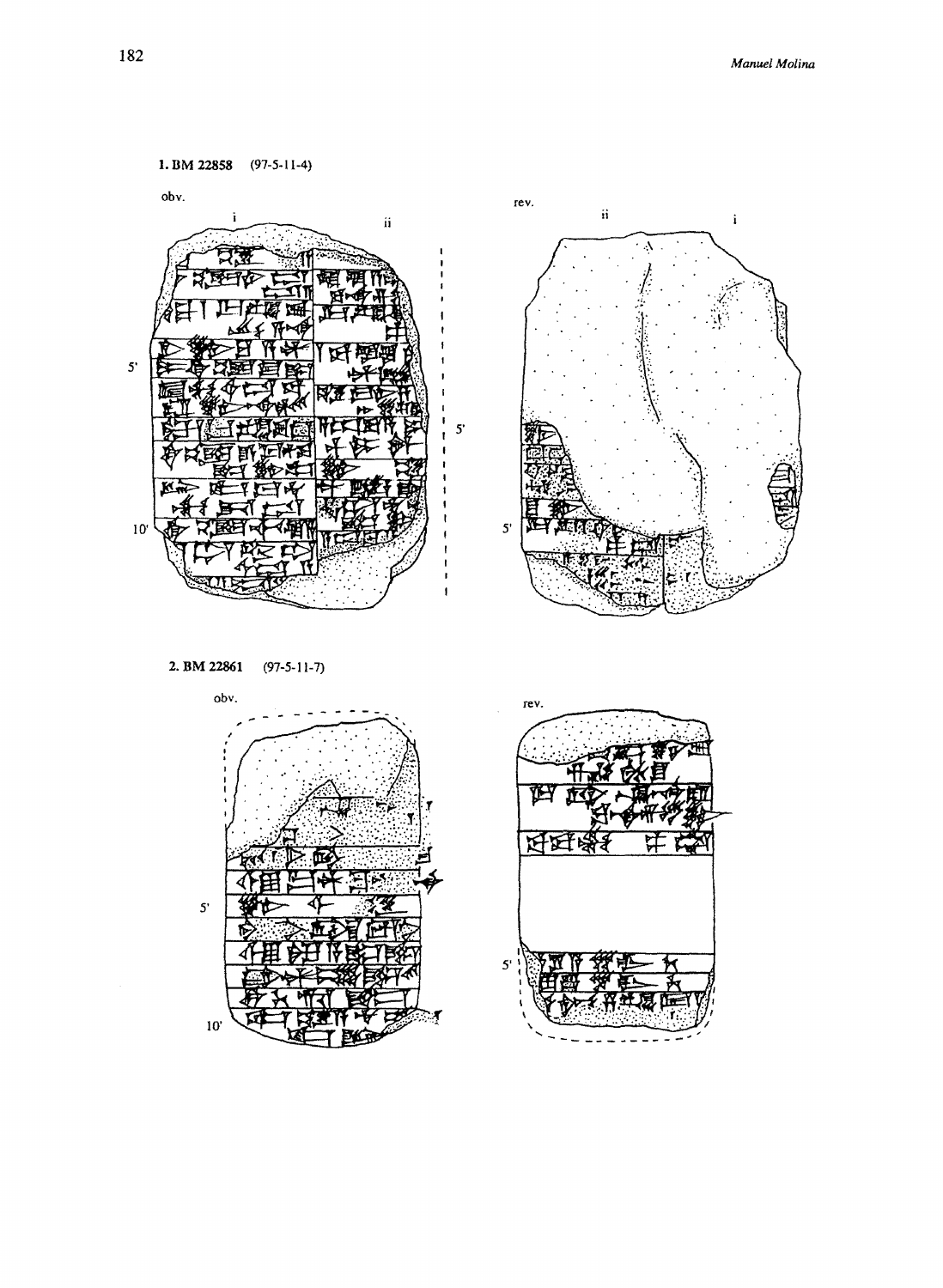**3. BM 22871** (97-5-11-17)



**4. B1\123678** (98.2-15-60)